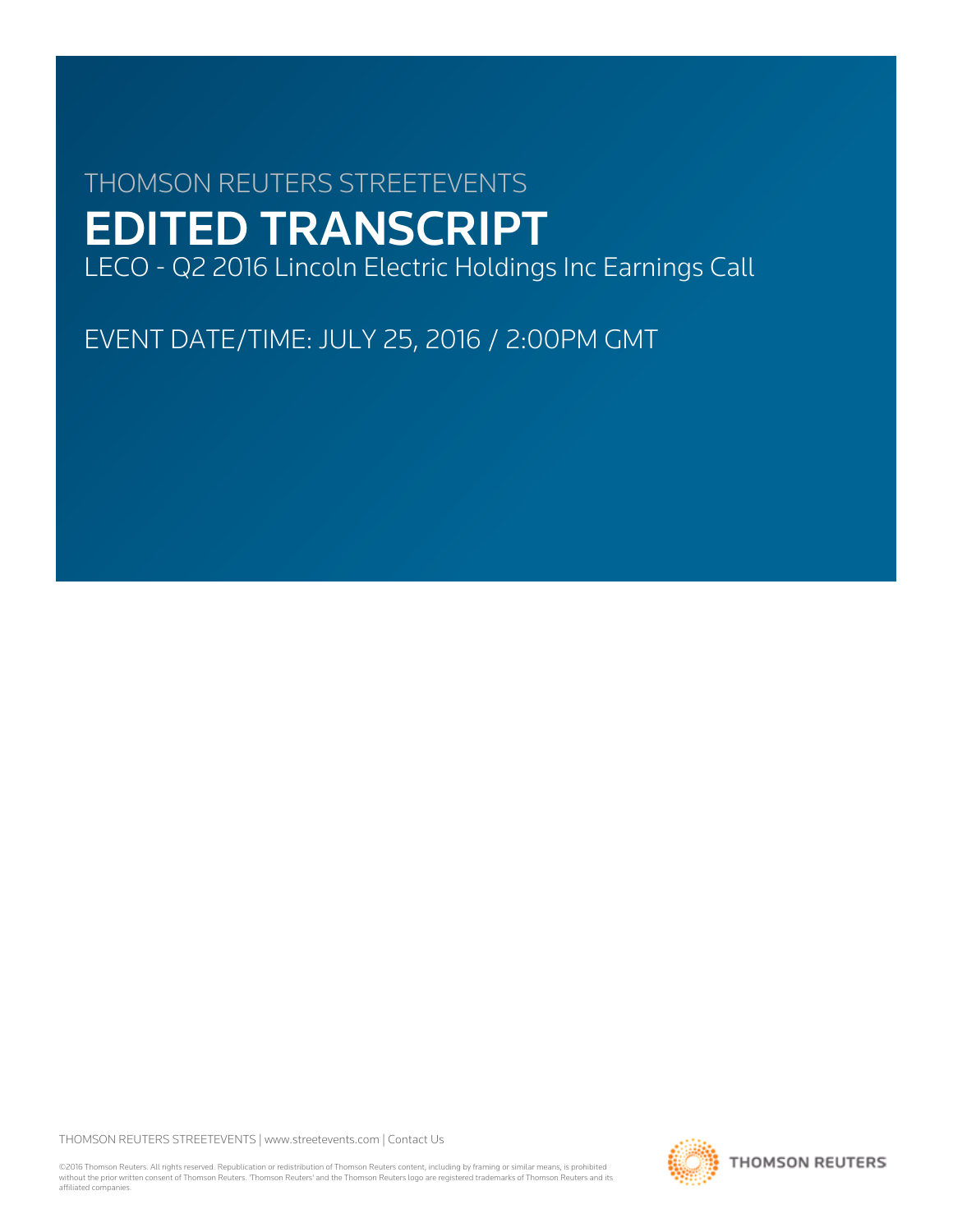# **CORPORATE PARTICIPANTS**

**[Amanda Butler](#page-1-0)** Lincoln Electric Holdings, Inc. - Director of IR **[Chris Mapes](#page-2-0)** Lincoln Electric Holdings, Inc. - Chairman, President and CEO **[Vince Petrella](#page-3-0)** Lincoln Electric Holdings, Inc. - EVP, CFO and Treasurer

# **CONFERENCE CALL PARTICIPANTS**

**[Mig Dobre](#page-5-0)** Robert W. Baird & Company, Inc. - Analyst **[Schon Williams](#page-6-0)** BB&T Capital Markets - Analyst **[Walter Liptak](#page-7-0)** Seaport Global Securities - Analyst **[Chase Jacobson](#page-8-0)** William Blair & Company - Analyst **[Stanley Elliott](#page-9-0)** Stifel Nicolaus - Analyst **[Joe O'Dea](#page-11-0)** Vertical Research Partners - Analyst **[Robert Wertheimer](#page-12-0)** Barclays Capital - Analyst **[Eli Lustgarten](#page-12-1)** Longbow Research - Analyst **[Joe Mondillo](#page-13-0)** Sidoti & Company - Analyst **[Ken Newman](#page-15-0)** KeyBanc Capital Markets - Analyst **[Justin Bergner](#page-15-1)** Gabelli & Co. - Analyst

# **PRESENTATION**

#### **Operator**

Greetings, and welcome to Lincoln Electric 2016 second-quarter financial results conference call. At this time, all participants are in a listen-only mode, and this call is being recorded.

<span id="page-1-0"></span>It is now my pleasure to introduce your host, Amanda Butler, Director of Investor Relations. Thank you. You may begin.

# **Amanda Butler** - Lincoln Electric Holdings, Inc. - Director of IR

Thank you, Andrea, and good morning, everyone. Welcome to Lincoln Electric's 2016 second-quarter conference call. We released our financial results earlier today, and you can find our release as an attachment to this call's slide presentation, as well as on the Lincoln Electric website at LincolnElectric.com in the Investor Relations section.

Joining me on the call today is Chris Mapes, Lincoln's Chairman, President, and Chief Executive Officer; as well as our Chief Financial Officer, Vince Petrella. Chris will begin the discussion with an overview of the quarter, and Vince will cover the quarterly performance in more detail. Following our prepared remarks, we're happy to take your questions.

Before we start our discussion, please note that certain statements made during this call may be forward-looking, and actual results may differ materially from our expectations due to a number of risk factors. A discussion of some of the risks and uncertainties that may affect our results are provided in our press release and in our SEC filings on Forms 10-K and 10-Q.

In addition, we discuss financial measures that do not conform to US GAAP. A reconciliation of non-GAAP measures to the most comparable GAAP measure is found in the financial tables in our earnings release, which is available in the Investor Relations section of our website at LincolnElectric.com.

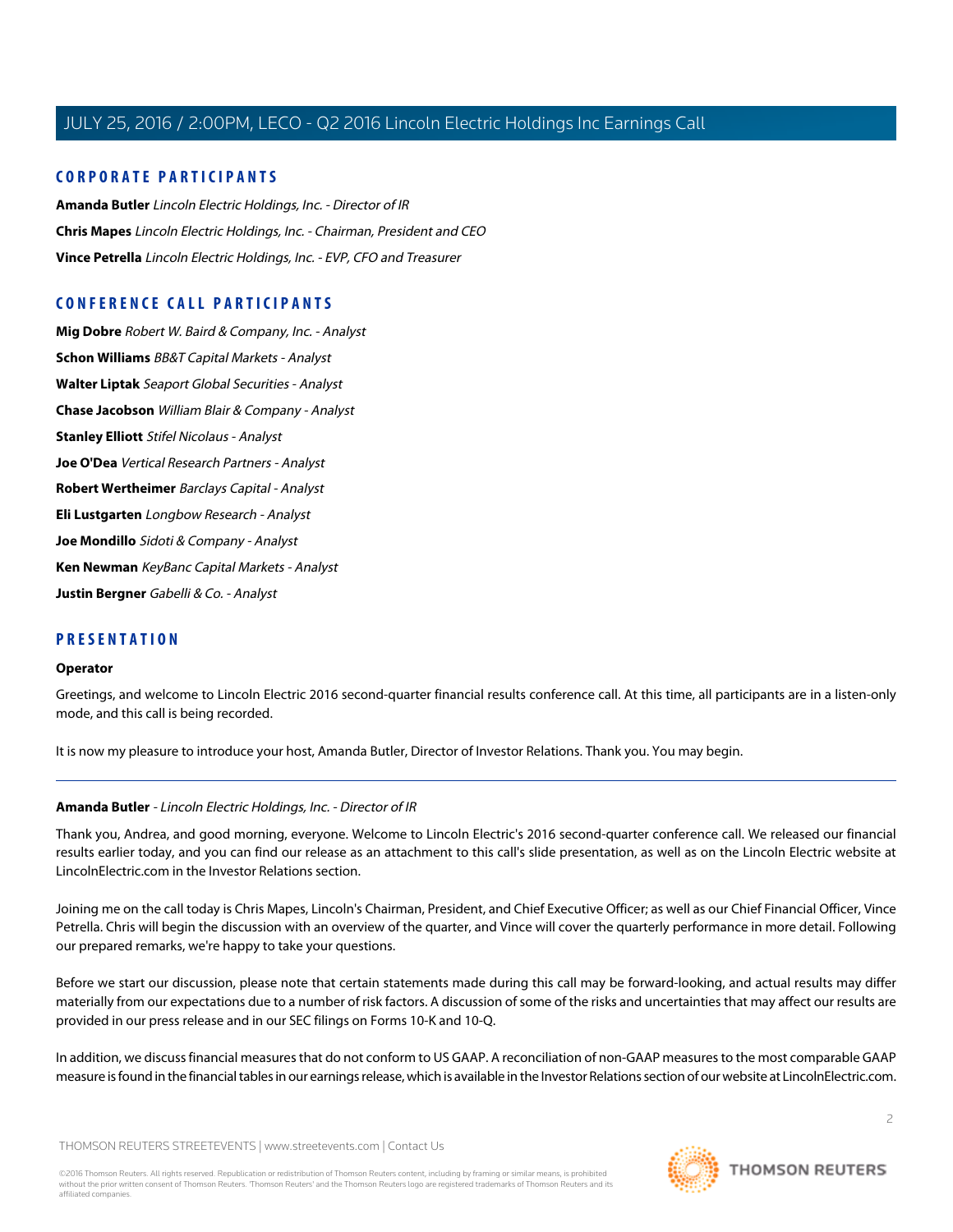And with that, I will turn the call over to Chris Mapes. Chris?

# <span id="page-2-0"></span>**Chris Mapes** - Lincoln Electric Holdings, Inc. - Chairman, President and CEO

Thank you. Good morning, everyone. Let's turn to slide 3. We are pleased to report solid margin and cash flow performance in the second quarter. Despite ongoing tepid industrial end-market demand, sales declined 10.9% to \$592 million in the quarter, primarily due to 9.7% lower volumes. Demand trends continued to stabilize on a year-over-year basis during the quarter, and we benefited from easier comparisons as well as modest growth in our Harris Products Group segment.

We also achieved 3% sales growth from our automation acquisitions, Rimrock and Vizient, and from our specialty alloys acquisition, SWP. Price performance and foreign exchange translation, excluding Venezuela, held relatively steady as compared with first-quarter results. Second-quarter price declined 90 basis points, and we incurred a 1.5% unfavorable impact from foreign exchange translation.

In this challenged environment, we are aggressively executing on our operational and commercial initiatives. We are maximizing productivity and driving cost savings. We are focused on exceeding our customers' needs with enhanced solutions, greater automation, and a broader network of welding experts. We believe these efforts are generating real long-term value.

Margin performance was resilient in the quarter, given lower volumes. We achieved a slight increase in our gross profit margin and incurred and 80 basis point decline in our adjusted operating income margin, to 13.9%. This equates to a 22% decremental operating income margin.

EPS was \$0.45 in the quarter due to special items, including a \$0.48 charge related to the deconsolidation of our Venezuelan subsidiary. Excluding special items, adjusted EPS was \$0.83 in the quarter.

Return on invested capital and cash flow performance was solid in the quarter. Cash flows were aided by improved working capital management. We achieved a 148% cash conversion of adjusted net income in the quarter, and 91% year to date. Cash returns to shareholders remains a priority, and we returned \$122 million in the quarter through share buybacks and our 10% higher dividend payout rate.

Now turning to slide 4. While industrial end markets continued to impact most of our product areas, demand appears to be stabilizing and we have seen some pockets of growth, largely internationally. In Europe, many countries we serve achieved organic growth in the second quarter as demand trends continued to improve in that region. Countries with significant oil and gas exposure, such as the UK and Russia, continued to contract. Also, portions of our Asia markets generated growth. And our Harris Product Group grew in the second quarter on strength in the North American retail channel from new commercial programs launched earlier this year.

This growth continues to be offset by broad weakness across industrials and specifically in oil and gas, which decreased by approximately 35% globally, as improved oil prices have yet to trigger the release of significant oil and gas projects, nor has it translated into an uptick in welding demand due to the typical 2- to 3-quarter lag for our business. Additionally, heavy fabrication remained compressed on weak mining activity, and our US exports declined by approximately 26% in the second quarter, impacted by both weakness in oil and gas project activity and the stronger US dollar.

Let's move to slide 5. While clearly a challenging environment, we are focused on our customers, on driving value, and achieving our 2020 Vision and Strategy growth goals in priority areas such as equipment systems, automation, alloys and aluminum consumables, and in education solutions.

In the Americas welding region, we created a new leadership position responsible for driving long-term growth and development in smaller yet attractive solutions such as alloys, welding accessories, and education.

We continued to invest in innovation. During the last several months, we have continued to launch new products and scale their distribution to support our growth strategies. These include a new version of our virtual welding training solution for students, new and proprietary robotic and manual solutions for aluminum and galvanized steel welding processes, a global TIG-welding portfolio that is localized for different geographies,

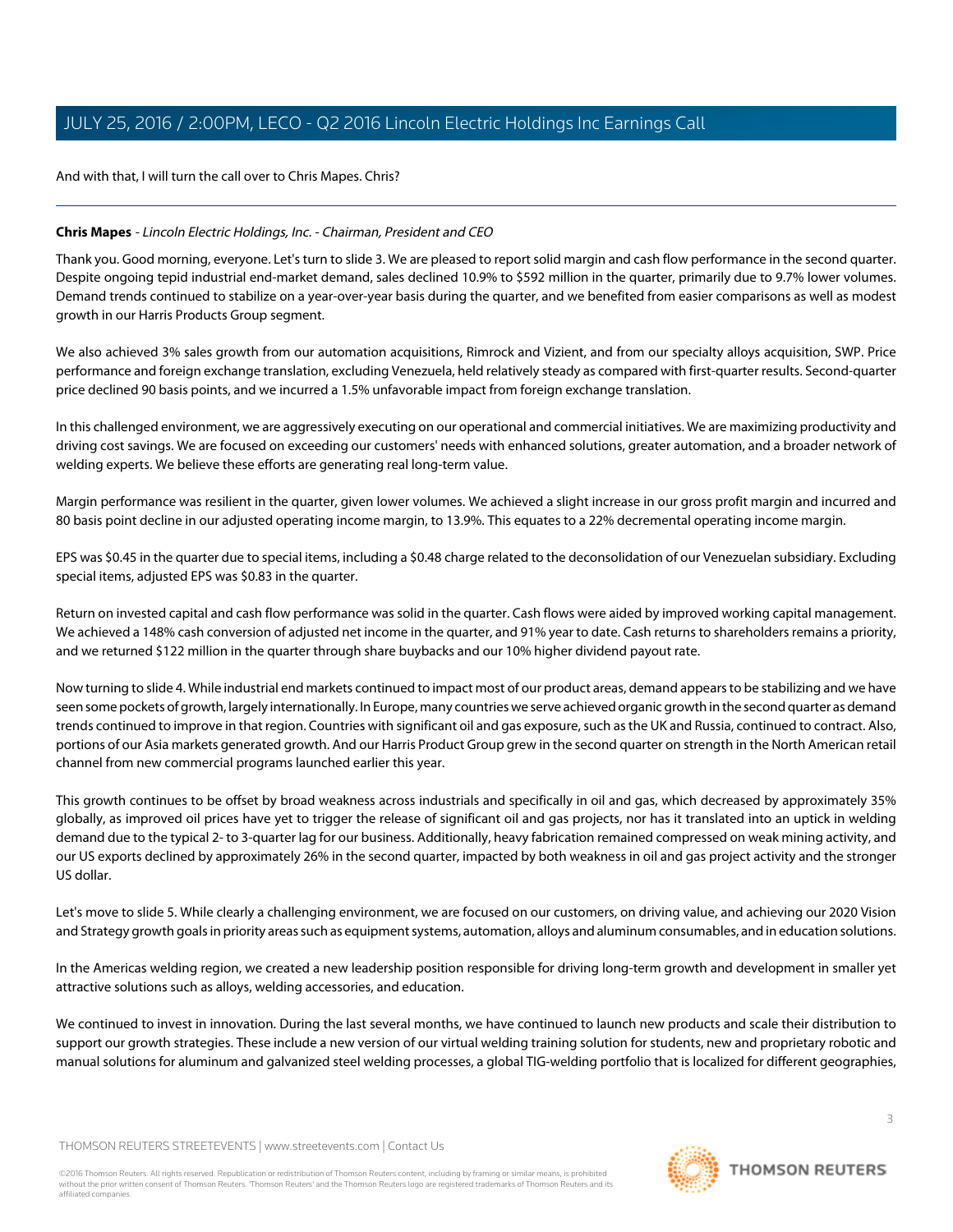an improved line of cutting tables, and a remote-controlled operating system using our Flextec 350 welders for use in industrial construction applications, all examples of our continued investment in technology and solutions.

Additionally, we are continuing to focus on markets where we can leverage our solutions to expand the Lincoln Electric brand, such as in Germany and in targeted developing regions such as China, the Middle East, and Africa, where we are adding commercial resources to drive long-term growth and are introducing proprietary solutions, like our automated PythonX 3-D plasma cutting solution, which will further differentiate our brand in these markets.

During the second quarter, we acquired Vizient Manufacturing Solutions and are pleased to welcome the team into Lincoln Electric. Vizient is based in Bettendorf, Iowa, and is one of the leading integrators in North America for heavy fabrication applications. With Vizient, our automation portfolio is approaching \$400 million in annual sales; its revenue is diversifying across multiple industry segments; and we continue to expect long-term growth as we expand our global automation capabilities.

While we invest for long-term growth, we remain cautious and are maintaining the cost reduction actions that were launched last year. These broad actions, combined with the dynamic alignment of productive work hours to demand in our US business and worldwide continuous improvement productivity initiatives that were deployed to reduce costs, will continue to support our margin profile at current sales levels.

Lincoln Electric is also advantaged by our global capabilities, balance sheet strength, and our diversified end markets. So while we navigate a challenging portion of the cycle, we are confident in our ability to lead our industry in innovation, expand the reach and breadth of our solutions, and generate solid cash flows to drive value for all of our stakeholders.

<span id="page-3-0"></span>And now I will pass the call to Vince to discuss our second-quarter results and uses of cash in more detail.

# **Vince Petrella** - Lincoln Electric Holdings, Inc. - EVP, CFO and Treasurer

Thank you, Chris. Looking at our second-quarter income statement highlights on slide 6, our consolidated sales decreased 10.9% compared with the prior year. Volumes decreased 9.7%, and acquisitions contributed 3% to the top line. Excluding the results of our Venezuelan operation, the Company incurred a 90 basis point decline in pricing in the quarter, and a 1.5% unfavorable impact from foreign exchange translation.

Our second-quarter gross profit margin increased 30 basis points to 34.3% compared with 34% in the prior year. We incurred a \$2 million LIFO charge in the quarter due to expected raw material price inflation. However, cost reduction benefits and price management improved margin performance in the quarter.

Our SG&A expense declined 5.7% or \$7.3 million, primarily due to lower bonus costs and favorable foreign exchange. SG&A as a percentage of sales increased 110 basis points to 20.3%, reflecting the unfavorable impact of lower volumes.

Operating income declined approximately 50% in the quarter to \$48 million, reflecting the \$34.3 million pre-tax charge associated with the deconsolidation of our Venezuelan subsidiary. On an adjusted basis, operating income declined approximately 16% to \$82 million or 13.9% of sales.

Our adjusted operating income margin declined 80 basis points versus the prior year on lower sales. Our decremental margin was 22% in the quarter, in line with expectations. Margin performance reflected benefits from prior cost reduction actions, ongoing cost controls, and price/cost management.

Interest expense it was a \$4.2 million in the quarter from interest accrued on higher borrowings.

We now expect our full-year 2016 interest expense to be approximately \$18 million. Our estimate includes contingent consideration and interest expense on our new \$350 million private placement senior notes that have a weighted average effective interest rate of 3.1%, and maturities that will range from 12 to 25 years. We expect to draw down the proceeds of this placement in the fourth quarter.

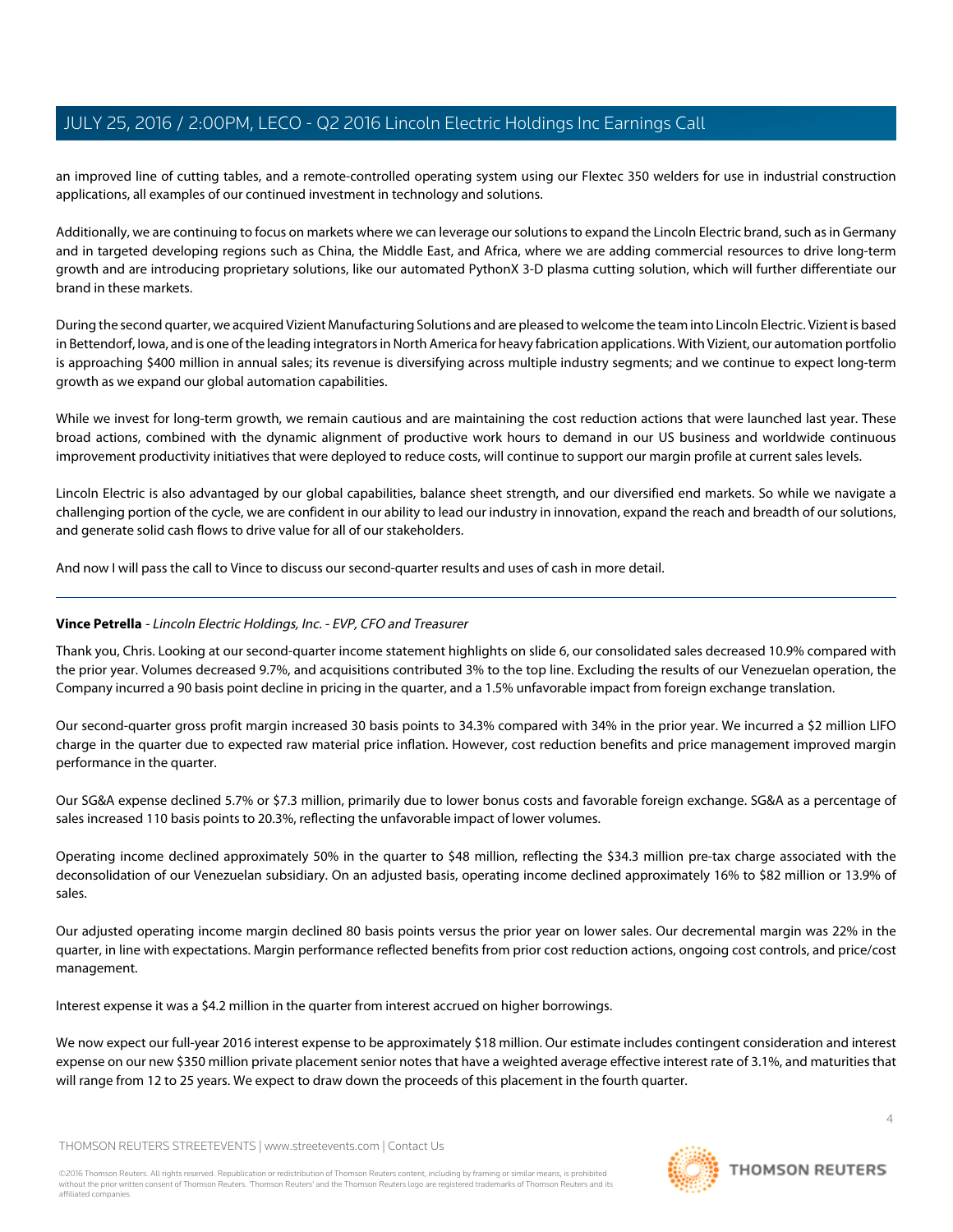Our second-quarter effective tax rate was 31.6% due to the impact of the deconsolidation of Venezuela, partially offset by the reversal of an income tax valuation allowance. Excluding special items, the effective tax rate was 28.4%. For 2016, we continue to expect our effective tax rate to be in the high 20% range. This range is subject to the future mix of earnings and the utilization of US tax credits.

Second-quarter diluted earnings per share decreased approximately 52% to \$0.45 per share compared with \$0.94 per share in 2015, reflecting the \$0.48 EPS charge from the deconsolidation of the Venezuelan subsidiary. This charge was partially offset by a \$0.10 per share benefit related to the reversal of an income tax valuation allowance.

Second-quarter adjusted EPS declined 13% to \$0.83 compared with \$0.95 in the prior-year period, primarily due to lower volumes. Our share repurchase program contributed a \$0.07 benefit to adjusted EPS in the quarter.

Now moving to our reportable segments on slide 7. Our Americas welding segment adjusted EBIT margins declined 90 basis points to 15.8%. End markets remained challenged in the quarter, notably in oil and gas, general fabrication, heavy fabrication, and in exports. However, demand trends continued to stabilize on a year-over-year basis. Margin performance reflects prior cost reduction actions, ongoing use of our flexible incentive management system, as well as price/cost management.

Excluding Venezuelan results, the Americas welding segment sales declined approximately 11% on 12.9% lower volumes. Pricing remained relatively stable, with a 30 basis point decline, and the segment benefited from 3.8% higher sales from our Rimrock and Vizient automation acquisitions.

Moving to slide 8, we deconsolidated our Venezuelan subsidiary from our financials on June 30, 2016, and incurred a \$34.3 million pre-tax charge, predominantly non-cash. As market and operating conditions continue to weaken in the country, we concluded the Company could no longer meet the accounting criteria for control of our Venezuelan subsidiary, and we will now use a cost method of accounting for Venezuela going forward.

So while we will continue to operate in the country, we have written off our investment and will only include future Venezuelan income once cash is received. As Venezuelan sales have been immaterial year-to-date at approximately \$5 million per quarter, and the EBIT contribution has been insignificant, we do not expect the deconsolidation to have a significant impact to our financial statements in the future.

In our international welding segment, adjusted EBIT margin was 7.1% or down 40 basis points versus the prior year on 3.6% lower volumes. While international welding demand continues to face declining oil and gas markets, the segment saw growth in India and portions of Southeast Asia, as well as ongoing improvement in European demand in Southern and Eastern European countries.

The Harris Products Group's second-quarter adjusted EBIT margin was 12.5%, an increase of 140 basis points compared with the prior year, which reflects benefits of mix, improving raw material cost trends, and inventory adjustments. Volumes grew 1% from a continued double-digit increase in the retail channel. Pricing decreased 1.1% on year-over-year metal cost changes.

Moving to slide 11. Cash flow from operations increased 31% to \$101 million, benefiting from lower operating working capital. Average operating working capital was 17.4% at June 30, a 130 basis point improvement versus the prior year.

Capital expenditure pacing increased to \$16 million in the quarter after a slow start, reflecting the timing of projects, including the groundbreaking of our new welding technology center in Cleveland. We now estimate full-year CapEx spending to be in the range of \$55 million to \$65 million.

During the second quarter, we paid a cash dividend to shareholders of \$22 million, reflecting the 10% higher dividend payout rate. We also spent \$100 million repurchasing 1.7 million shares for Treasury. Through June, we have repurchased 3.6 million shares, or approximately 5% of our outstanding share count. We continue to target \$400 million of share buybacks in 2016.

And now I'd like to turn the call over to questions.

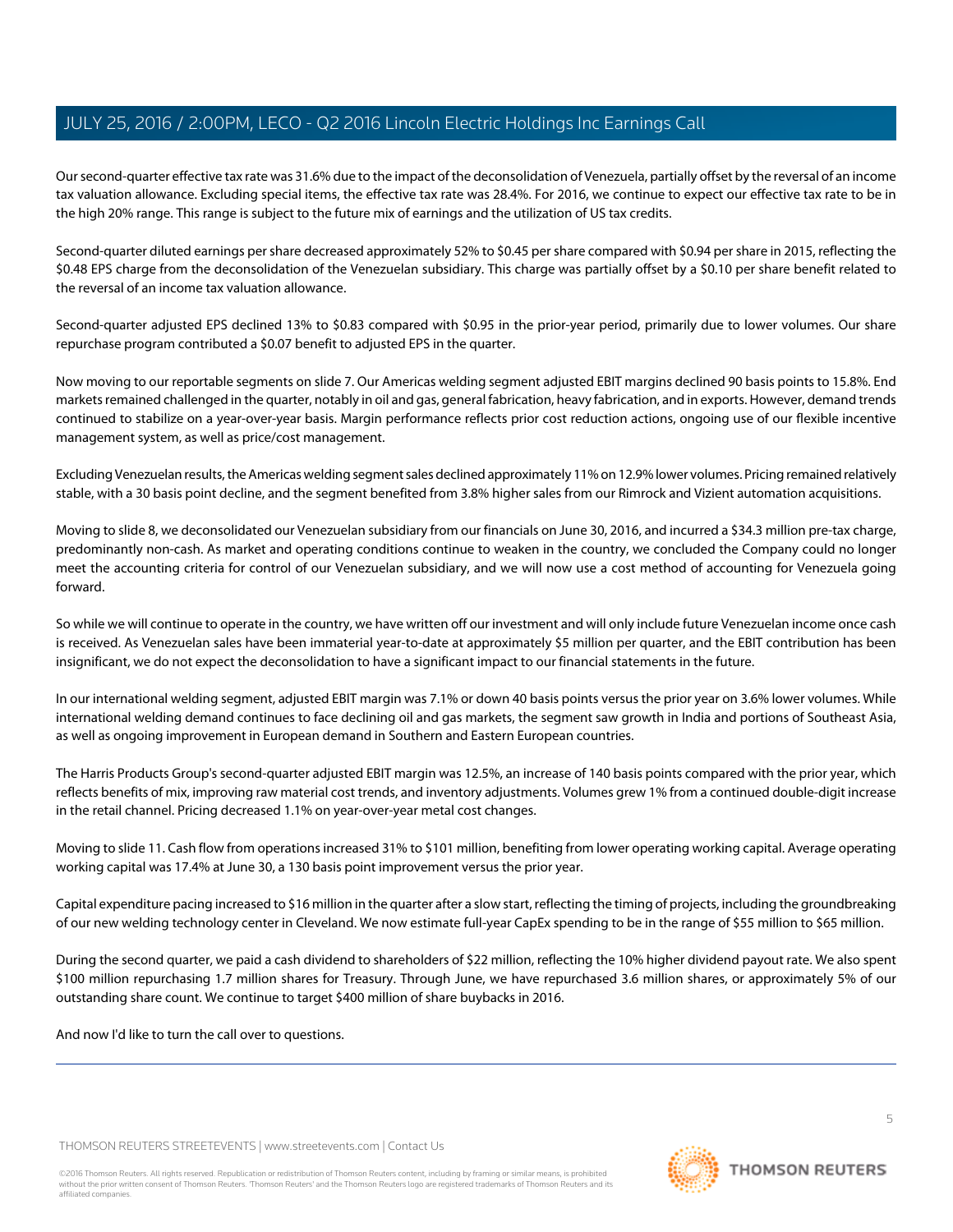# **QUESTIONS AND ANSWERS**

### **Operator**

(Operator Instructions). Mig Dobre, Robert W. Baird.

### <span id="page-5-0"></span>**Mig Dobre** - Robert W. Baird & Company, Inc. - Analyst

Chris, maybe going back to your comments surrounding demand. I know you used the term stabilization. But I guess the way I'm looking at it, if I look at your Americas segment, decline has lessened maybe to the tune of, call it, 370 basis points volume-wise, but your comp is something like 600 basis points easier.

So, I'm trying to equate your comment for stabilization with this notion. And then I'm also wondering why, at this point, you are not talking about any incremental cost savings or action on the cost side.

### **Chris Mapes** - Lincoln Electric Holdings, Inc. - Chairman, President and CEO

Look, I think the first comment I'd make is that when we're thinking about stabilization, we're talking about the global portfolio. So when we think about the global portfolio, we are seeing improvements in a multitude of areas around the world. We are seeing more favorable trending in our international business. We saw positive trending within our Harris segment business.

I would acknowledge that certainly one of the most challenged segment areas that we have is the Americas business. Certainly the positioning that we have here with the strength in oil and gas, strength and heavy fabrication, and long-term relationships with the OEMs that are participating in those particular segments creates a more challenging environment for us. Although an environment that we do see as improving, although certainly not at the rate that we had expected to see as we entered 2016.

As it relates to further cost reductions, as we stated in the presentation, look, we are going to continue to drive productivity throughout the business. We think we've done a very good job of managing that cost/price analysis for us at Lincoln, as it relates to this particular cycle in 2015 and 2016.

We will continue to aggressively push those issues throughout the rest of 2016; and, just at this point, don't have any other large restructuring activities that we're prepared to move forward with at this point.

# **Mig Dobre** - Robert W. Baird & Company, Inc. - Analyst

Great. I appreciate the color there. And then this is obviously a question we get often from investors in terms of framing a good way to think about margins into the back half of the year, based on your comments on cost savings, but also recognizing that raw material prices have escalated as the year progressed. Can you help us think about this issue?

# **Chris Mapes** - Lincoln Electric Holdings, Inc. - Chairman, President and CEO

Well, look, I certainly think that we are challenged now by the risks of escalating raw material prices in the broad portfolio. I'd first say that we have historically been able to very effectively manage that element, whether that's with aggressive cost reductions within our portfolio or needing to move commercial actions out in the marketplace to mitigate the costs or the risks associated with rising raw material costs.

So we will continue to aggressively manage those. Although I do see us having more challenges in the back half of the year with raw material inflation risks than what we've seen so far in 2016.

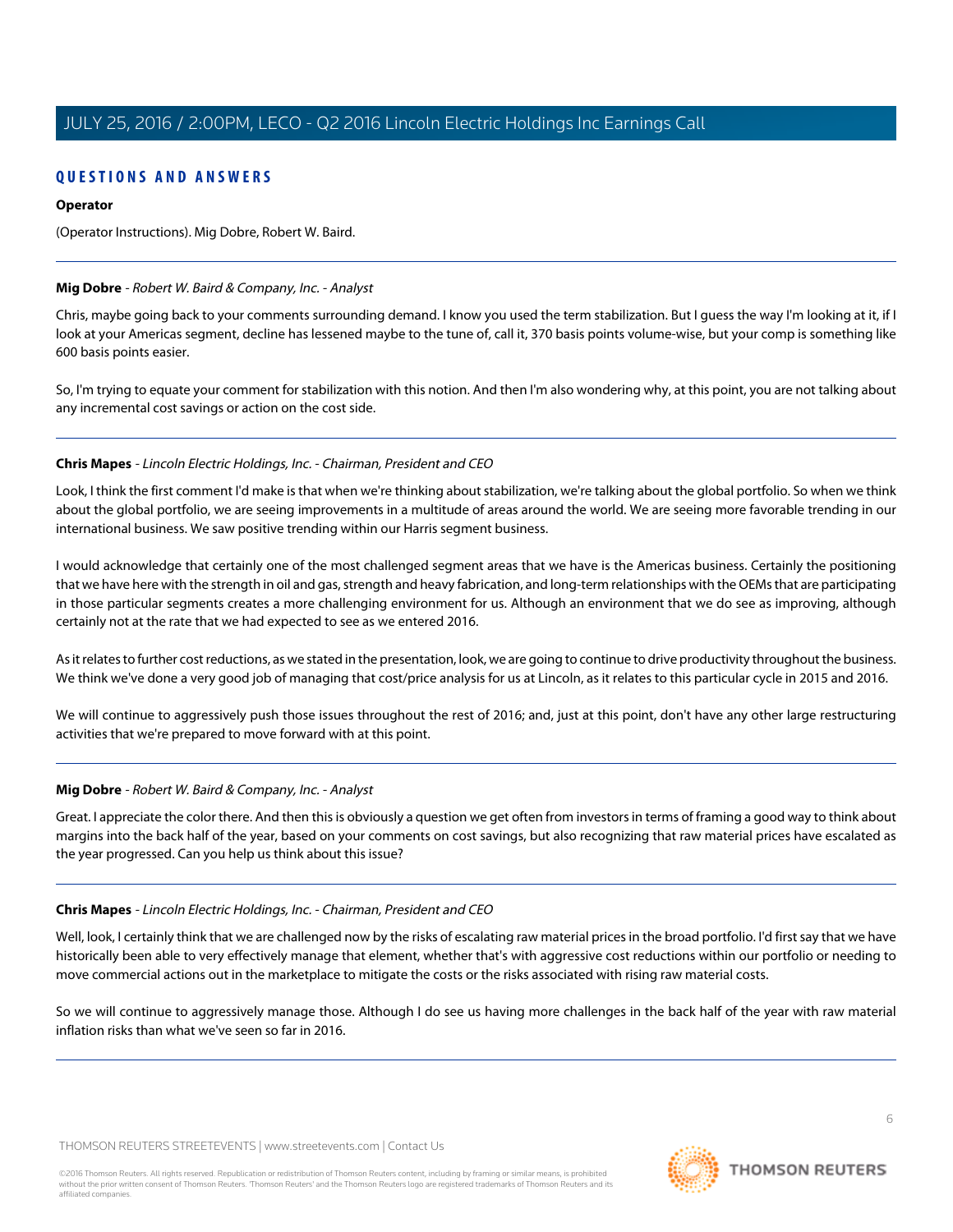### **Mig Dobre** - Robert W. Baird & Company, Inc. - Analyst

I'm sorry; can you talk at all about decrementals? How you are thinking about decrementals in the back half versus what you normally would see historically?

#### **Vince Petrella** - Lincoln Electric Holdings, Inc. - EVP, CFO and Treasurer

Right. We had a 14% decremental margin in the first quarter, as our cost savings initiatives fully matured in the fourth quarter of last year, and we continued to benefit from falling raw material inputs. We did increase our decremental margin to about 22% in the second quarter.

And I would expect, Mig, that in the second half of the year, there will continue to be pressure on our decrementals as those cost -- the most substantial cost-cutting initiatives that are still being maintained in 2016 mature themselves in the second half of the year and fourth quarter, whilst raw material prices continue to put pressure on the upside.

So, I think it's too early to make any kind of estimates at this point in time, but I would expect that that 22% in the second half of the year will be under further pressure.

### **Mig Dobre** - Robert W. Baird & Company, Inc. - Analyst

Okay. Thank you, guys.

#### **Operator**

<span id="page-6-0"></span>Schon Williams, BB&T Capital.

#### **Schon Williams** - BB&T Capital Markets - Analyst

I just wanted to be crystal clear on the pricing. So in the Americas, it's flat to slightly down sequentially. There was talk of some industry competitors actually moving through price here during the summer. So I just wonder, are there already Lincoln initiatives out there specifically on equipment or consumables that have already gone out into the marketplace, or anything that you can talk about you have already specifically done?

# **Vince Petrella** - Lincoln Electric Holdings, Inc. - EVP, CFO and Treasurer

Yes, Schon. So that -- so the 30 basis point decline is -- manifests in an increase on the -- a slight increase on the equipment side and a larger decline on the consumables side. So there have been modest increases in equipment pricing this year that have been more than offset by consumable price decreases across our portfolio.

As far as what it is contemplated, moving forward, I think that we will continue to evaluate where we stand on our input costs and what the marketplace is doing. And I would just reiterate what Chris said earlier about our posture on inputs and pricing policies in the second half of the year.

#### **Schon Williams** - BB&T Capital Markets - Analyst

Okay. And then just to follow up, silver has been moving here recently. That's a significant input for Harris. Can you just talk about how should we -- will you be able to -- are you already passing that through to your customers there? Is there going to be a period where -- I don't know, Harris to some extent, I think, has been benefiting -- price declines trailing some of the actual raw material deflation there historically. So margins have actually done quite well at Harris.

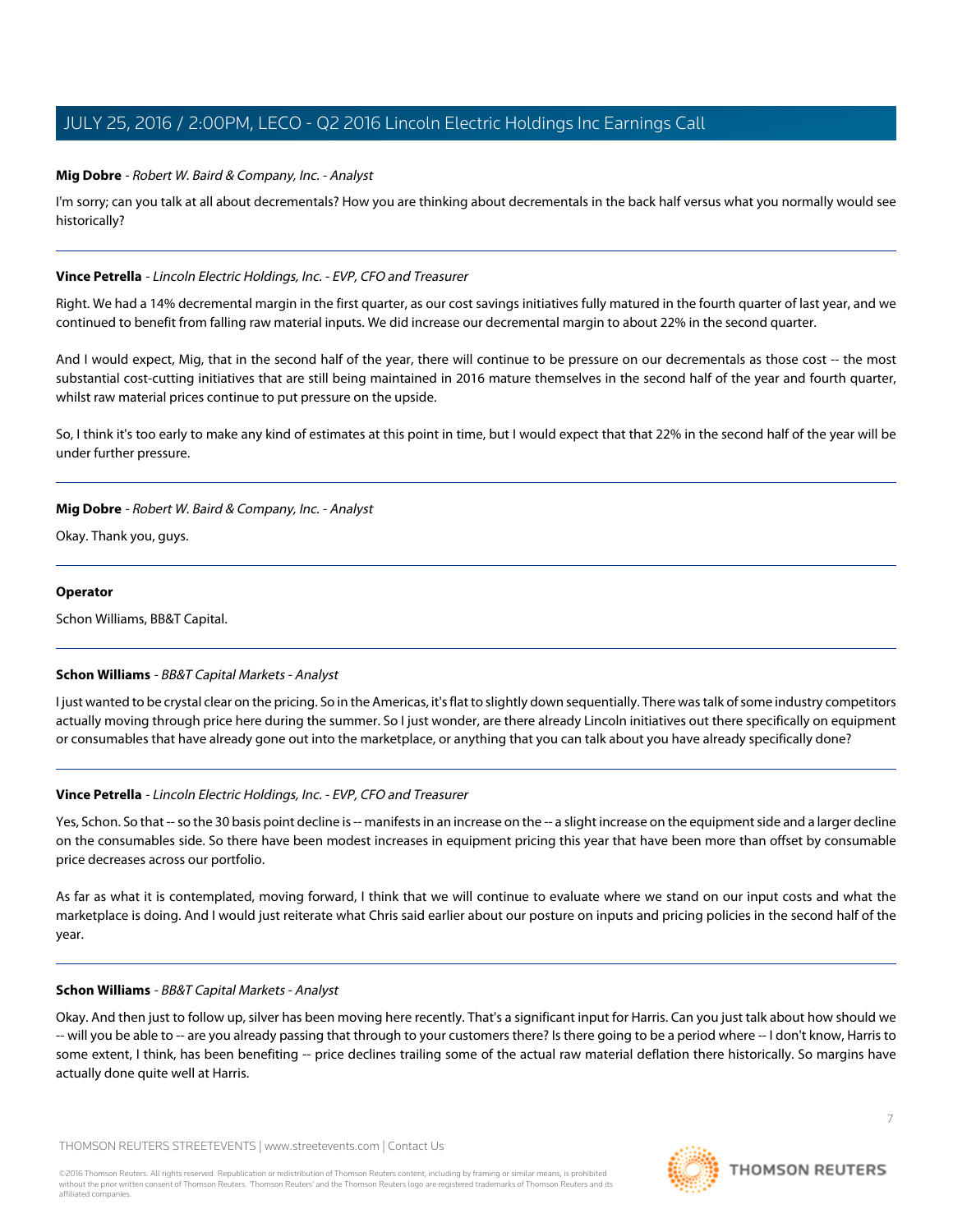Are we going to see a transition period for a quarter or two, where we see margin compression there? Or do you feel confident you can maintain the margin profile even as silver moves up in that segment?

# **Chris Mapes** - Lincoln Electric Holdings, Inc. - Chairman, President and CEO

We really think about that business as how are we adding value to these products that we're moving into the OEM customers and into the channel. Our goal within that business is actually to be able to pass the metal prices through, and we do that very effectively. We think about arbitraging the silver costs from an input perspective into our products. We're pricing those products on the same day that we're moving those products through our manufacturing process and to our customers.

So we don't see any inflection point relative to where the margins will be under pressure, or have any opportunities relative to that. It is an adder-based business with some of the value that's created, so there's slight improvements in some of the margins in very high-escalating silver environments.

But as you stated, we have generally, over the last two or three years, seen a declining silver environment. And that operation has been able to maintain and actually make slight improvements in its margin portfolio over the last 8 to 12 quarters.

### **Schon Williams** - BB&T Capital Markets - Analyst

All right. Perfect, guys. Thanks for the color.

### **Operator**

<span id="page-7-0"></span>Walter Liptak, Seaport Global.

# **Walter Liptak** - Seaport Global Securities - Analyst

I wanted to ask about the cost savings first. How much of a benefit do you expect to get in the back half of the year from some of those cost savings that have already been done? Or are the benefits already through your business?

# **Vince Petrella** - Lincoln Electric Holdings, Inc. - EVP, CFO and Treasurer

The benefits have matured in the fourth quarter of last year, Walt. So as a reminder, we had talked about a total of \$37 million of cost savings, \$25 million of which we characterized as temporary, another \$12 million that we characterized as fixed and permanent. And so, we're running at least those levels currently, and we would expect that those levels would largely anniversary in the fourth quarter of this year.

We have continued to chip away at our cost structure with cost savings initiatives across our portfolio. But as Chris pointed out, there are no major actions that were taken in the first half of this year that we would have announced and put a label on as substantial cost savings, over and above what we had achieved at the tail end of last year.

#### **Walter Liptak** - Seaport Global Securities - Analyst

Okay. Sounds great. And if you wouldn't mind, I'll switch gears over to your comments, Chris, about the oil and gas markets. And you talked about oil and gas down 35%, and you called out release of projects. And I wondered if you could talk about the kind of projects that you are looking for, because I thought a lot of those products went through the distribution channel. And if you do get visibility on particular projects, are you seeing any increase in quote activity, especially from the upstream, which is something that we've been hearing recently.

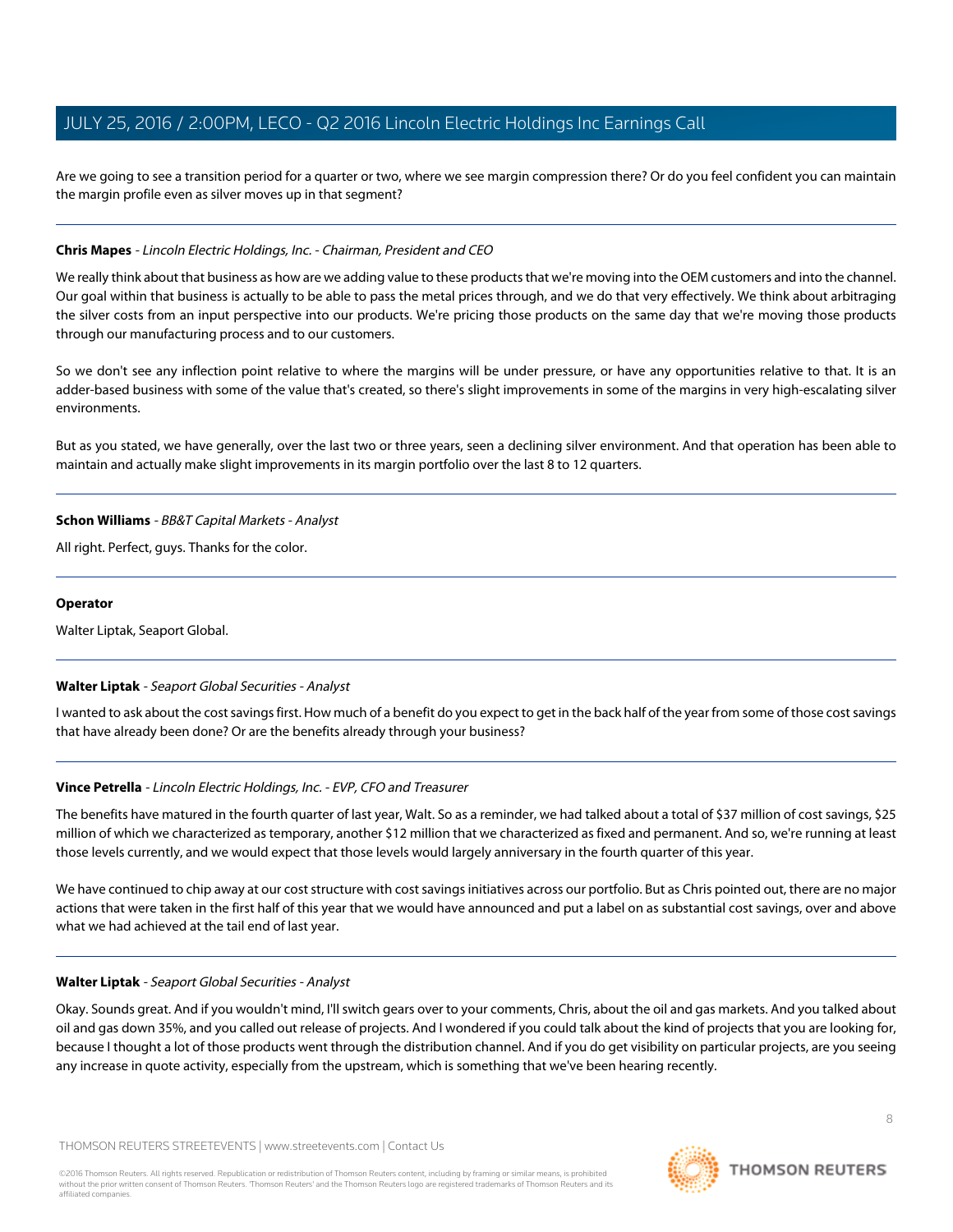# **Chris Mapes** - Lincoln Electric Holdings, Inc. - Chairman, President and CEO

Well, my first comment would be, first of all, as we think about this oil gas cycle, remember in the first quarter of 2015 when, quite frankly, various market participants had various levels of compression in oil and gas. And any time we look at one individual quarter, it can be kind of lumpy data, and you might have had projects the year before that impact that. So my first caution is, I don't necessarily over-read any one quarter relative to looking at the broad market.

We do see projects associated with oil and gas. You can see major projects associated in the offshore area. We see major projects associated with refinery or transportation. So a portion of these products are going into those types of large projects. And we would say that historically, when we think about that particular industry segment, as we've seen a migration up from -- in oil pricing, we've generally seen broader welding activity that generally trails that 2 to 3 quarters.

So, we talked about we've seen some broader stability in oil pricing, and we like the stability. But we have not yet seen stability, or stability long enough, for us to see any broader capital that we believe is moving into that industry segment space.

# **Walter Liptak** - Seaport Global Securities - Analyst

Okay, got it. So it's more of a general commentary, is opposed to seeing any new projects that are coming to you for quotes, et cetera?

### **Chris Mapes** - Lincoln Electric Holdings, Inc. - Chairman, President and CEO

Yes. Historically, as we had looked at that segment, we have generally lagged by 2 or 3 quarters when we start to see more welding activity, when we've seen an uptick in the oil and gas space.

# **Walter Liptak** - Seaport Global Securities - Analyst

All right. Sounds great. Thank you.

#### <span id="page-8-0"></span>**Operator**

Chase Jacobson, William Blair.

# **Chase Jacobson** - William Blair & Company - Analyst

Appreciate the demand commentary you've given so far. Can you maybe talk about the demand trends throughout the quarter on a month-to-month basis, and if you've seen any change in the competitive intensity within the market, specifically in North America?

# **Chris Mapes** - Lincoln Electric Holdings, Inc. - Chairman, President and CEO

Well, my first comment would be I don't think there's any competitive intensity that's impacting our demand trends. I think what's impacting our demand trends are just the broad challenges that are out there in a host of these segments.

It was a very choppy quarter. We actually came into the quarter at more favorable activity, especially here in our Americas business, and then saw some challenges as we migrated through towards the back end of the quarter.

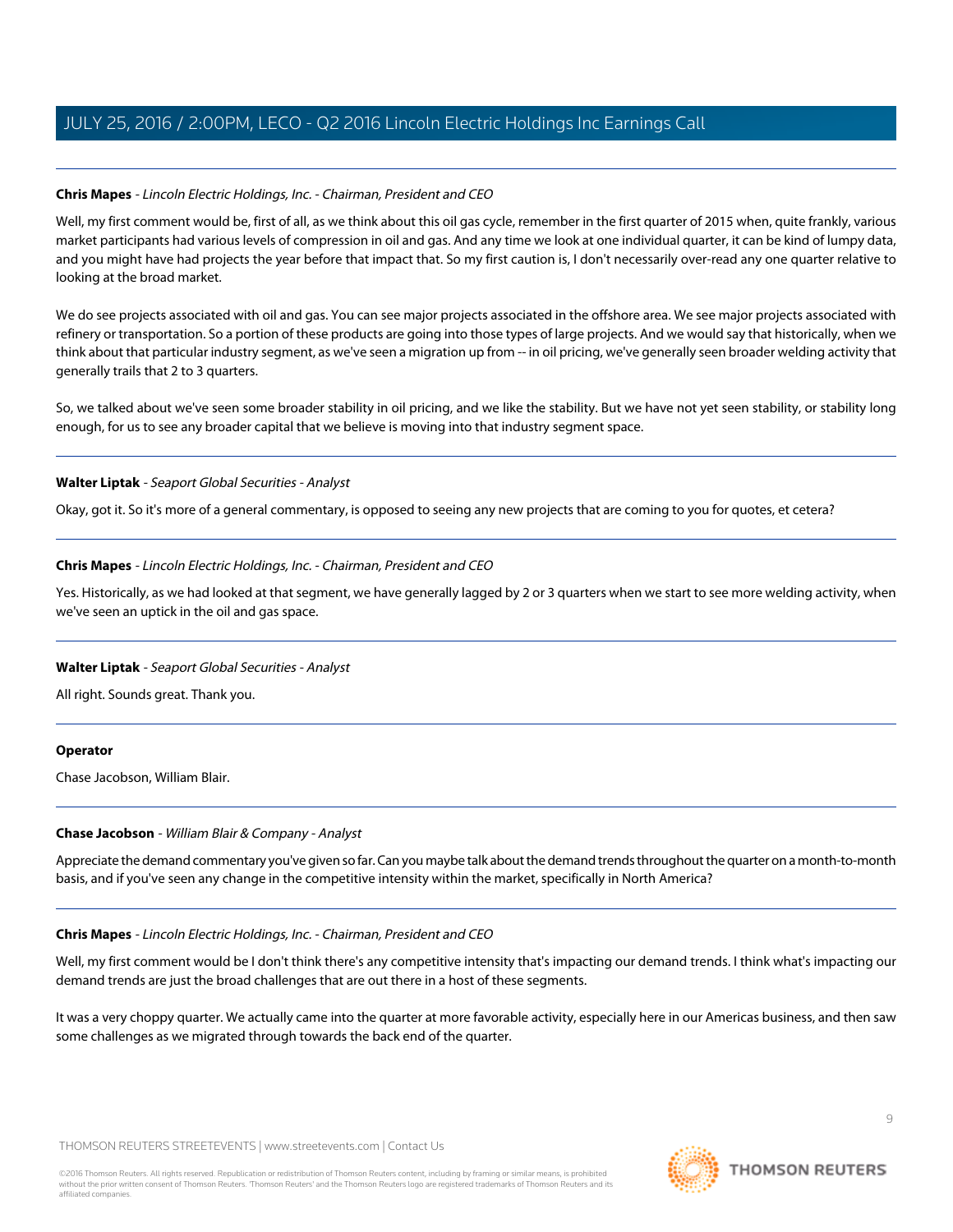And it was just, I would say, a very lumpy, kind of a challenging quarter for us to really try to estimate or get a feel for the demand profile for us as we are moving through the rest of 2016.

But again, I think that as we evaluate that demand, we see that from some shallowness that we didn't expect in some of our large OEM customers in the oil and gas and the heavy fabrication segments specifically, and can point back towards those areas as it relates to the choppiness that we experienced in Q2.

# **Chase Jacobson** - William Blair & Company - Analyst

Okay. And then on the balance sheet capital allocation side, I know you had communicated that you were looking at taking on incremental debt. Is this it? Or should we expect -- could there be more debt taken on? Is there any read here as it relates to your willingness to do larger deals, or the opportunity to do larger deals going forward?

# **Vince Petrella** - Lincoln Electric Holdings, Inc. - EVP, CFO and Treasurer

I would say, at this point, this latest effort to raise another \$350 million will be it for now. This is in accord with a long-term plan that we have had for the last four or five years to adjust and readjust our capital allocation plan on our ultimate capital structure. I don't believe it is an indication of any change in posture in terms of our acquisition strategy. Our debt to total cap, as well as our debt to EBITDA, is still a very modest and comfortable range for a company with Lincoln's cash-generating capabilities and balance sheet.

So, I would just say that we have optimized our capital structure more than what we've seen in the last few years. But it won't change our view of how we deploy our capital towards both organic and inorganic growth opportunities, and will not limit our options from a strategic initiative and 2020 Vision perspective.

# **Chase Jacobson** - William Blair & Company - Analyst

Okay. Thank you.

# <span id="page-9-0"></span>**Operator**

Stanley Elliott, Stifel.

# **Stanley Elliott** - Stifel Nicolaus - Analyst

A quick question, going back, could you remind us how far volumes fell in the 2009-ish time frame? My memory had something like 30%. And it looks like we're tracking down maybe 20% or so, since 2012. One, could you make sure that I was correct in those numbers, and then maybe talk about how much of the business that you essentially walked away from) And the point is, I guess I'm trying to figure out how close we are to a trough as we were in -- during the last downturn. Thanks.

# **Vince Petrella** - Lincoln Electric Holdings, Inc. - EVP, CFO and Treasurer

Stanley, those are pretty accurate numbers. We were actually down 29% in the Great Recession. Ex-acquisitions, we are down approximately 20% from the rebound levels. So we're not where we were in 2009, but we're probably within about 10% of where we were in 2009 from a pure volume perspective. And that does not take into account, as you point out, the strategic repositioning of the business away from, and towards, a more attractive mix on a global basis. So those numbers are in line with what we would have seen since 2009.



**THOMSON REUTERS** 

 $1<sup>0</sup>$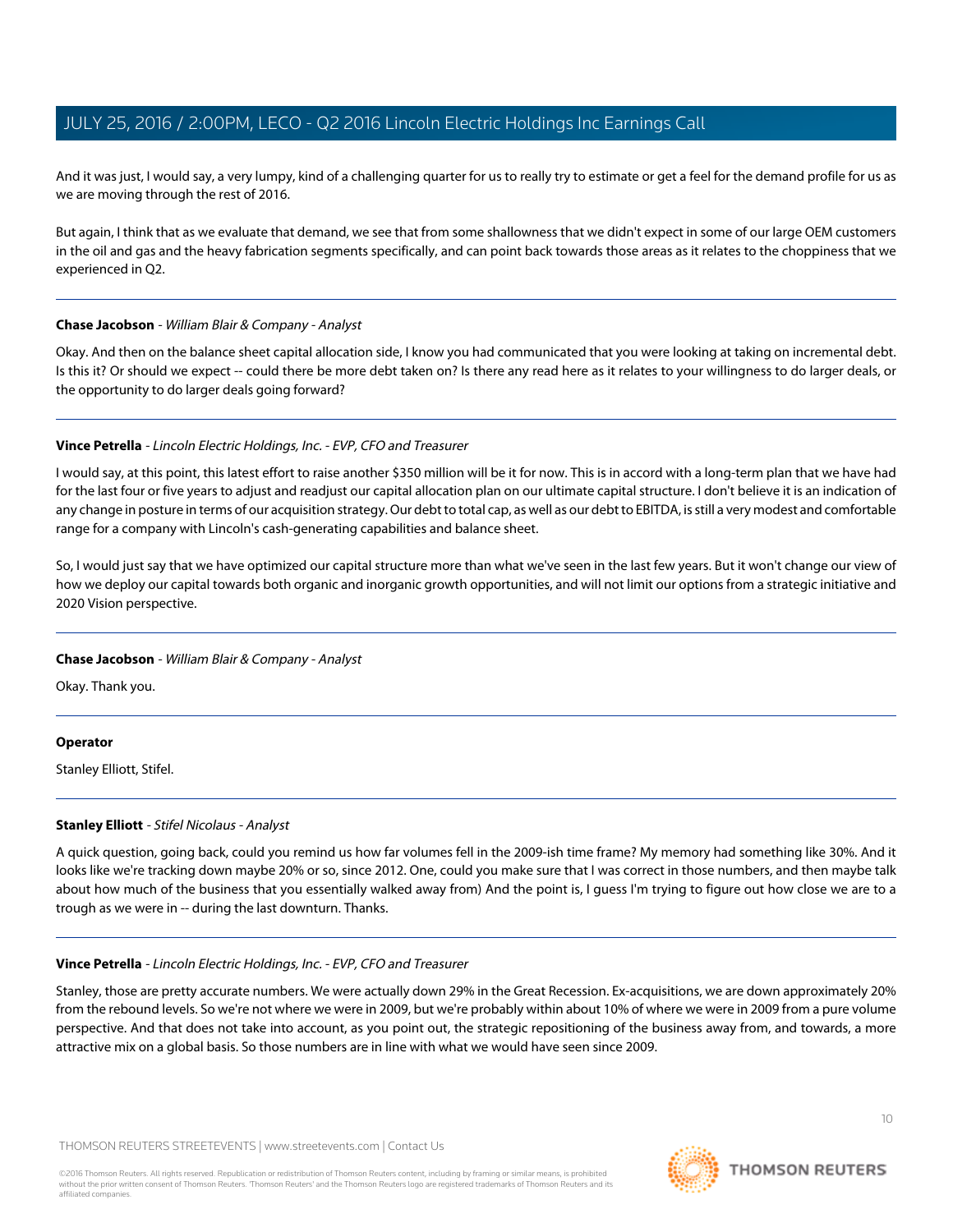### **Stanley Elliott** - Stifel Nicolaus - Analyst

Okay, perfect. And you mentioned some positive coming out of Southeast Asia. Can you highlight that a little bit? Is this the automation platform taking hold over there? Is it equipment, consumables? Just trying to get a better feel for what's happening in that part of the world.

### **Chris Mapes** - Lincoln Electric Holdings, Inc. - Chairman, President and CEO

Well, I think part of what's driving it is the investment that we've been talking about for the last couple of years in both people and technologies in other regions around the world. So we're seeing some of the benefits from the technology center that we opened up in Singapore in the last 12 months, providing those solutions closer to those customers and seeing some of those opportunities materialize. And, fortunately, that Singapore technical center assists us in a host of various countries in the region.

I'd also say that our long-term investment in the Indian market has continued to be favorable. So, that was one of those areas where we repositioned the business away from, we thought, products that weren't driving the type of economic value that we could provide to our customers, or drive the financial value that we wanted for our shareholders. And we have repositioned that business over the last 8 to 10 quarters, and it's really performing very well, showing organic growth as well as driving more and more of our global solutions into that particular market.

### **Stanley Elliott** - Stifel Nicolaus - Analyst

Perfect. And then the last for me, you guys talked about the heavy fab business being down. There is certainly lots of restructuring going on at the OEMs. Should we think of this -- obviously it's tougher volumes, given where these markets are currently; but is it reasonable to think that with your automation platform, that those are good opportunities to either win share or continue to push along the automation business, as these OEMs reposition and try to take cost out of their own manufacturing process? Thanks.

# **Chris Mapes** - Lincoln Electric Holdings, Inc. - Chairman, President and CEO

Well, I know that everyone who participates in that industry is challenged by the current global demand levels, but I like our positioning in heavy fabrication long-term. We have great welding solutions for those markets. We have great long-term relationships with the industry leaders in those markets; and automation, and their continuing drive for automation in that space, has been strong.

I'd reference our recent Vizient acquisition and Wolf acquisitions. Both those acquisitions were companies that had targeted automation solutions into the heavy fabrication space. The combination of those businesses, as well as the welding solutions we have at Lincoln electric, clearly position us as the number-one global automation solutions provider into heavy fabrication. And we have great confidence that we can convert that into the sale of even more and more products into that space. So, challenging current demand market, but really like our positioning long-term in heavy fabrication.

#### **Stanley Elliott** - Stifel Nicolaus - Analyst

Great, guys. Thanks.

#### **Operator**

Joe O'Dea, Vertical Research Partners.

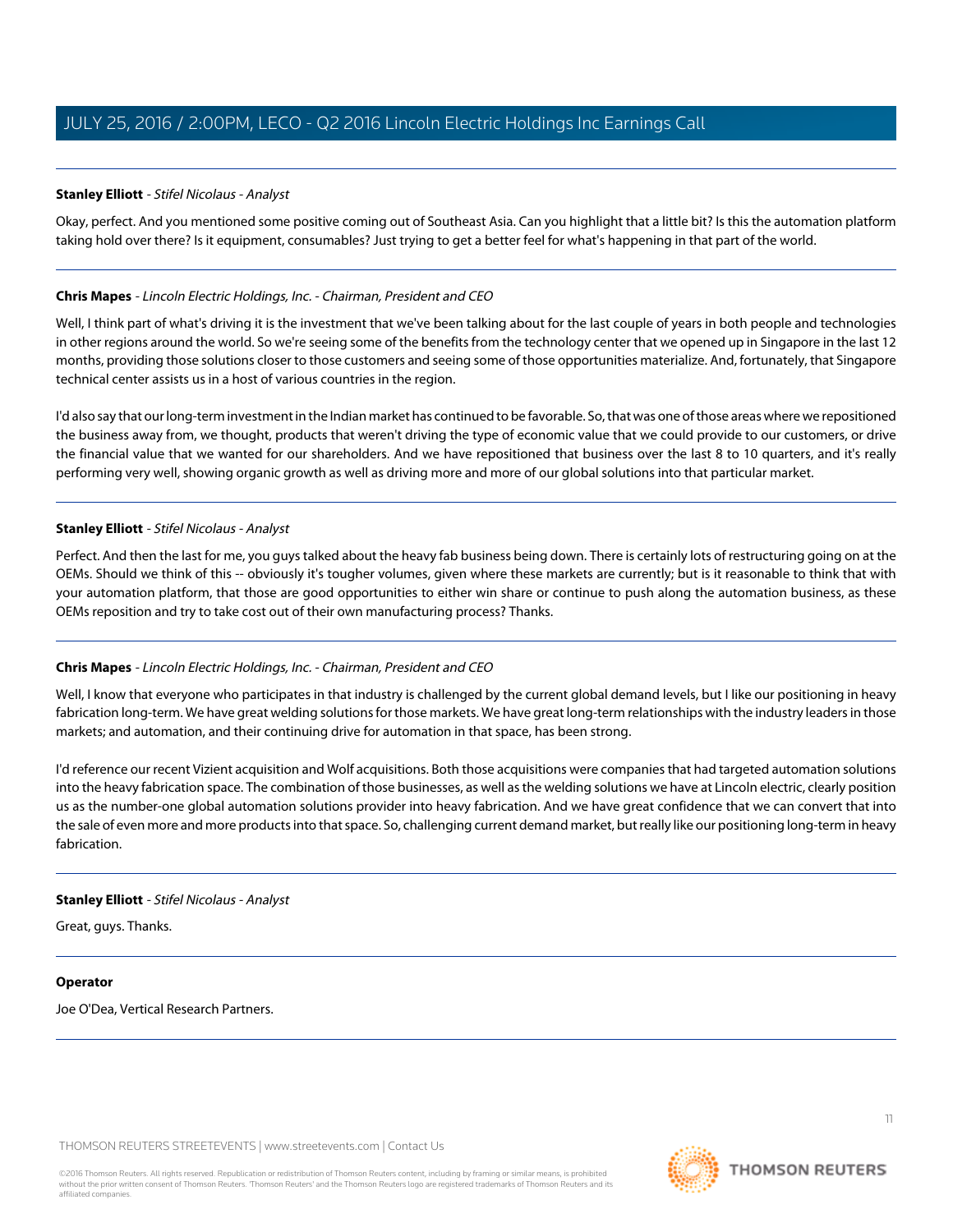### <span id="page-11-0"></span>**Joe O'Dea** - Vertical Research Partners - Analyst

Just to make sure I understand the back-half-of-the-year expectations, and then some comments about stabilization. But do you think that demand in the back half of the year will be even slightly better than what you saw in the second quarter? The back half of the year -- comps are easier, just with what you saw last year. So when I think about that on growth-on-growth, will we see improvements in the back half of the year, based on where you see things right now?

### **Vince Petrella** - Lincoln Electric Holdings, Inc. - EVP, CFO and Treasurer

Yes, Joe. That certainly is true that the back half of the year have easier comps. We did show a progression and a moderation of the year-over-year declines between the first and the second quarter, where the first quarter was down roughly 14% in volumes; and the second quarter, year-over-year, 9%.

As we enter the third quarter of the year, I think those declines continue to moderate. And we're hopeful that the second half of the year will continue along that path, although we don't see the second half of the year improving substantially from where we sit today, and expect to see the same kind of trends that we exited the second quarter, at least into the third quarter, as we see July shaping up now.

And the fourth quarter is a little bit too far ahead to make any kind of predictions. But I think we're going to see more of the same going into the second half of the year as we saw in the second quarter of the year.

### **Joe O'Dea** - Vertical Research Partners - Analyst

Got it. Thank you. And then just on some of the rising input cost considerations, should we think about anything from a LIFO credit standpoint? Whether there were any adjustments in the quarter, or whether you anticipate that adjustments in 3Q, or whether most of that would be 4Q? And any ability to size those expectations right now. I know you commented on the decremental being a little bit higher maybe than 2Q, but whether the LIFO is a component of that.

# **Vince Petrella** - Lincoln Electric Holdings, Inc. - EVP, CFO and Treasurer

Yes, Joe. So in the second quarter, we did take a LIFO charge or expense of approximately \$2 million. The prior year did have LIFO credits in excess of \$3 million. So we have seen a year-over-year shift in at least domestic US input costs, as depicted by our LIFO accounting requirements.

What that would tell us for the second half of the year is that at least US domestic LIFO charges will continue. And we'll have at least another \$2 million or more LIFO charges in the second half of the year, depending upon how input costs shape up as we finish off the third and fourth quarters. So, charges as compared to credits in the prior year.

#### **Joe O'Dea** - Vertical Research Partners - Analyst

Got it. Thanks very much. Appreciate it.

#### **Operator**

Robert Wertheimer, Barclays.

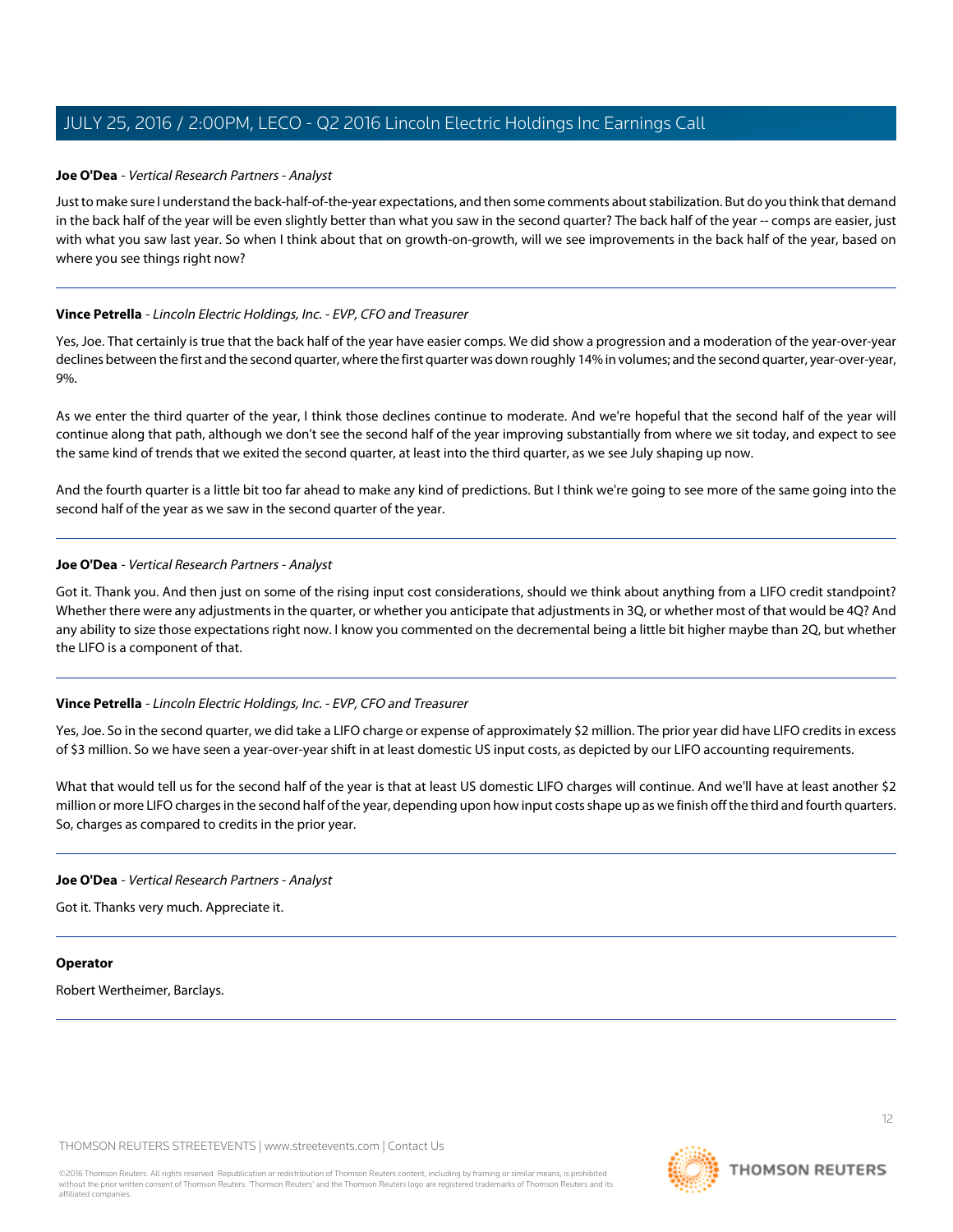### <span id="page-12-0"></span>**Robert Wertheimer** - Barclays Capital - Analyst

Vince, my question was also on the LIFO charges. I wonder if you can just mechanically explain it. Does the charge this quarter, and I guess the implied charge next quarter -- it's small enough -- does that imply that at that point, you'll be really mark-to-market on current steel prices in the US? Or would there potentially be more pressure ahead, reflecting current steel prices, not future increases?

### **Vince Petrella** - Lincoln Electric Holdings, Inc. - EVP, CFO and Treasurer

Actually, the LIFO accounting convention requires an estimate of what your expected input costs will be at the end of the period, or end of the fiscal year. Those estimates are heavily influenced upon what we're seeing today, as most costs have not been fully negotiated or crystallized at this point in time. So, you use what your current, most recent costs are, and you make your best effort to determine where those costs might be at the end of the year.

The booking of the \$2 million is an interim accounting requirement, which means that the expectation is that we will have continuing charges through the end of the year, based on our current outlook for where input costs will finish up at December 31.

### **Robert Wertheimer** - Barclays Capital - Analyst

All right, so perfect. That's a good mechanical answer. And then just versus the market, does that imply that this quarter or next, you are more or less pricing -- costing in line with steel prices as they exist now? You answered the question, but I'm not sure really how much of the increase is priced in, even given that.

### **Vince Petrella** - Lincoln Electric Holdings, Inc. - EVP, CFO and Treasurer

Well, to take charges whilst pricing has remained stable with -- or gave up 30 basis points -- would indicate that, in that respect, we're giving up a little bit of price/cost in the quarter. So the expectations would be that that will continue through the second half of the year, as far as what is being charged to the income statement for current estimates of LIFO inflationary impact as compared with what the top-line pricing is doing currently.

So that is a -- it helps explain the additional decremental margin expansion that we saw in the second quarter versus the first quarter of this year.

#### **Robert Wertheimer** - Barclays Capital - Analyst

Okay. Thank you much.

#### <span id="page-12-1"></span>**Operator**

Eli Lustgarten, Longbow Securities.

#### **Eli Lustgarten** - Longbow Research - Analyst

Can you just remind us, as a clarification, what the LIFO credits were in the third and fourth quarter last year, and what Venezuela sales were in the third and fourth quarter last year, which we have to pull out from the comparison standpoint?

#### **Vince Petrella** - Lincoln Electric Holdings, Inc. - EVP, CFO and Treasurer

Yes, so Venezuela, third and fourth quarter of 2015, we had approximately \$35 million of sales in the third quarter last year, and about \$4 million of sales in the fourth quarter of last year.

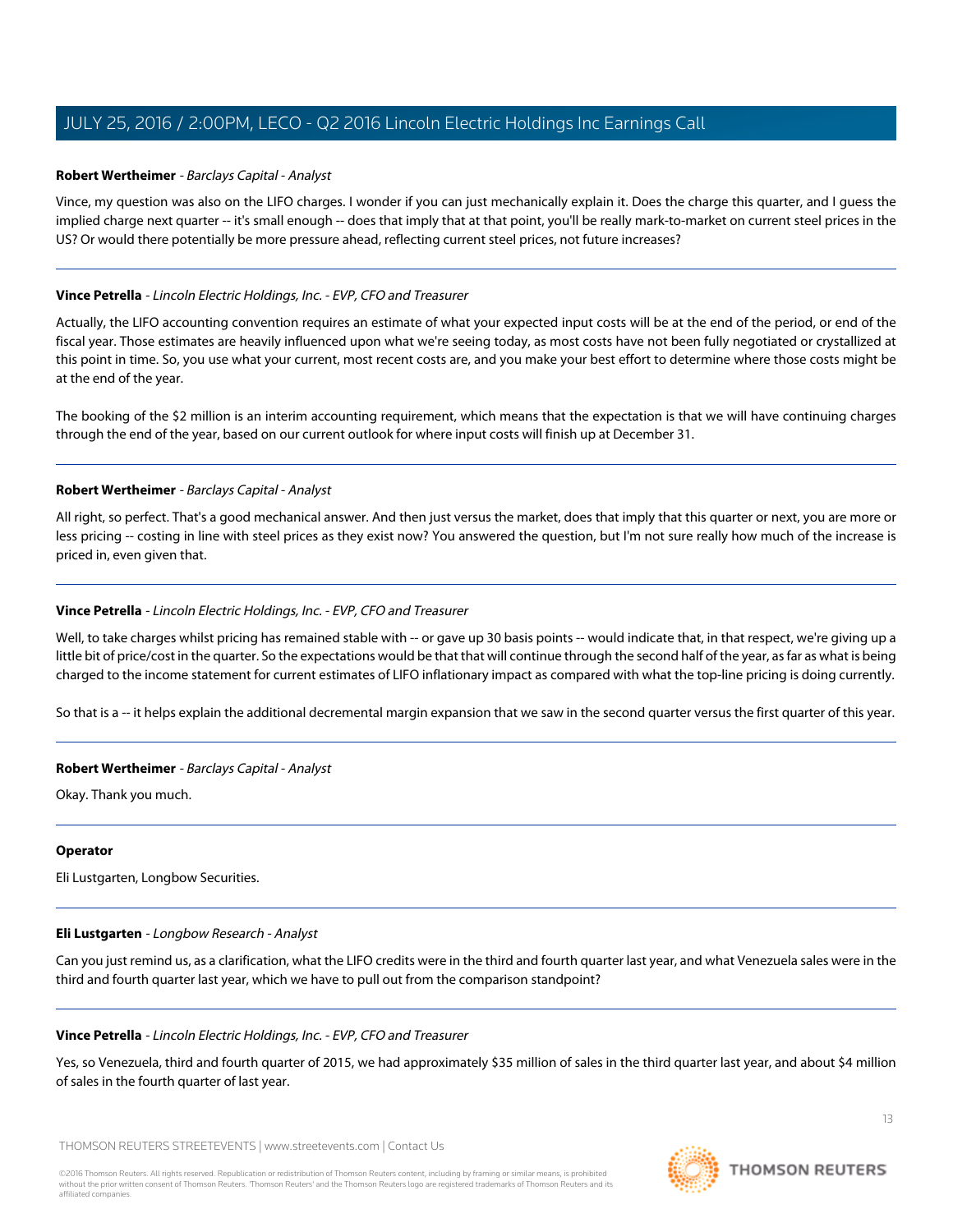# **Eli Lustgarten** - Longbow Research - Analyst

And what were the LIFO benefits in the third and fourth quarter, last year?

### **Vince Petrella** - Lincoln Electric Holdings, Inc. - EVP, CFO and Treasurer

I'm going to have to look that up, Eli. Why don't you give me a minute, and I'll answer that before the end of this call.

### **Eli Lustgarten** - Longbow Research - Analyst

So, we talked a little bit about the seasonality we can expect in revenue and operating margins in the second half of the year versus what we normally -- obviously we're going to have a very different seasonality effect in the third quarter, for the \$35 million number that comes out on a comparative basis; not so much in the fourth. And you always typically -- the big margin step-ups that we begin to see in the fourth quarter, I suspect that that had a lot of LIFO as part of that. Are we expecting the profitability to basically be somewhat -- stay at current levels, as opposed to seeing any expansion or change from where we are today?

# **Vince Petrella** - Lincoln Electric Holdings, Inc. - EVP, CFO and Treasurer

Well, I would say continuing expansion of our gross margin and operating profit margin is going to be very challenging as we finish off the second half of the year. The comparisons will be difficult. As you might recollect, we had credits in LIFO and falling raw material prices last year that really accelerated in the second half and then bottomed out in the first quarter of this year.

The first-half LIFO credits last year were about \$3.1 million compared to that \$2 million charge that I talked about earlier this year. My recollection is in the second half of the year, those credits accelerated to a more significant credit last year compared to charges that we'll have this year.

And I don't have, again, the LIFO number in front of me for the fourth quarter last year, but I think it was maybe double what we saw in the first half of 2015. And I believe it was roughly \$6 million of a credit in the fourth quarter of last year.

# **Eli Lustgarten** - Longbow Research - Analyst

All right, thank you. (inaudible) off-line.

#### <span id="page-13-0"></span>**Operator**

Joe Mondillo, Sidoti & Company.

# **Joe Mondillo** - Sidoti & Company - Analyst

Most of my questions have been answered, but I just wanted to follow up on the Harris Products Group segment. First off, in terms of the second quarter, was the -- largely the margin expansion -- was that related to product mix?

And in regard to the silver prices rising, I know that was asked before; but in the past, we've seen you actually being able to expand your margins on higher silver prices. However, in the past also in those circumstances, we've seen a little higher volume growth than we're seeing right now. So just wondering, do you anticipate to be able to expand the margins in the back half of the year?



 $14$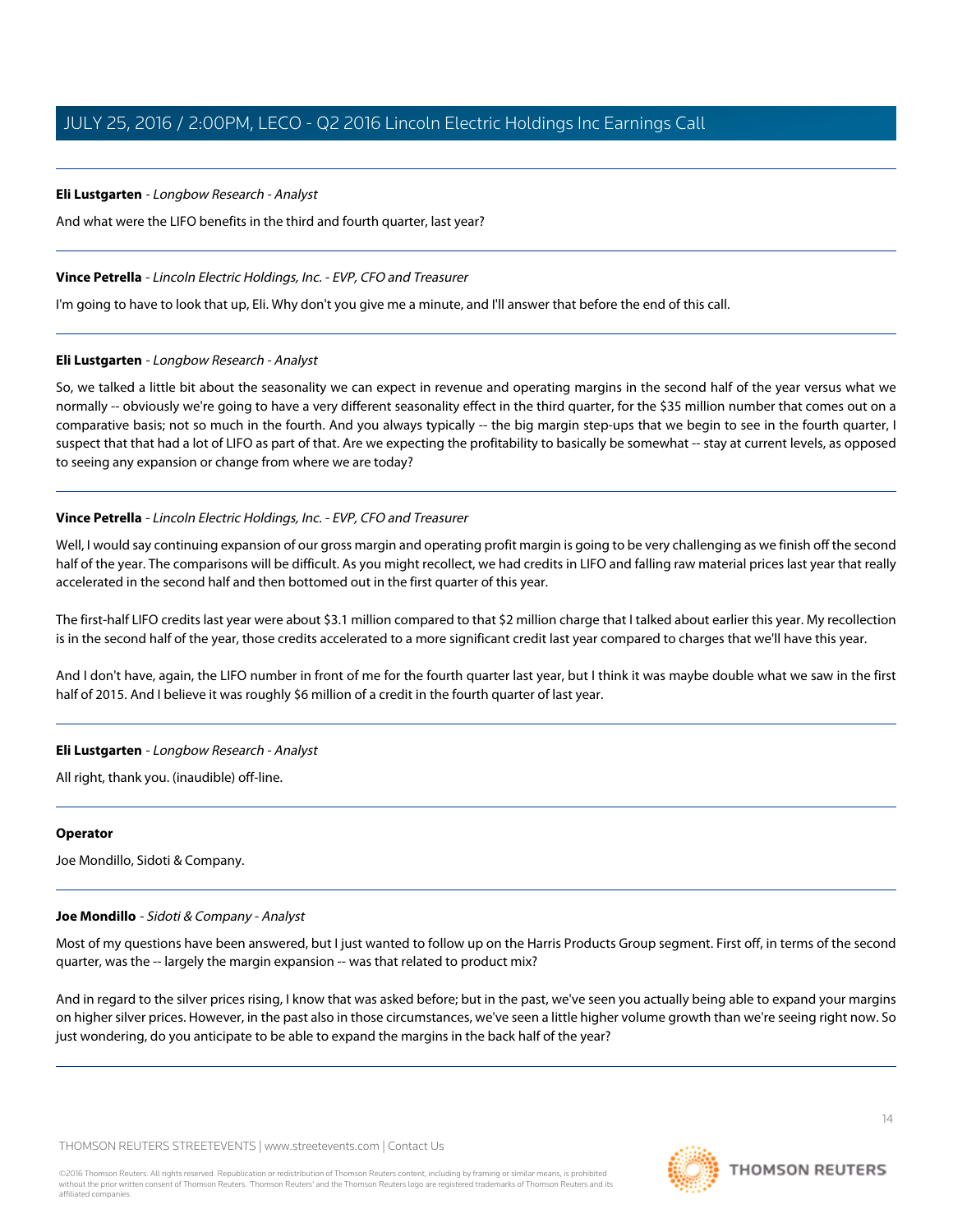# **Chris Mapes** - Lincoln Electric Holdings, Inc. - Chairman, President and CEO

Well, a couple of comments. First, let's talk about demand. So the demand, as we stated, is really driven from investments and improvements we've made in our retail channel strategies across large customers with our Harris business. We have also had some new products that we've been driving into that portfolio over the last 12, 18 months. Actually, those are just starting to take hold, primarily in some HVAC applications. I think we will see the benefits of that as we move through the rest of the year.

The higher silver prices can provide us for an opportunity for a very slight margin expansion. Although, as I stated earlier, the Harris business has actually been on the other side of that over the last couple of years, trying to improve upon their margins in a falling silver environment.

So I think the bigger message, as we talk about Harris, is the Harris business has been enormously successful. It's been on a long-term journey for us for improvement. It was a key component of our 2020 Vision and Strategy was to make improvements in the financial performance of our Harris business.

I believe we've been doing a very good job of delivering on that, and would expect to continue to deliver on improved margin improvement in the business, as we have over the last couple of years. There may be a slight portion of that that we get if we have some rising raw material prices in silver; but would expect that improvements in the channel work that were doing with a retail and improvements in the new product initiatives, as well as continuing to drive productivity from lean manufacturing competencies, will continue to drive improvement in the Harris business on a very small incremental level, like we have for the last, really, 12 to 14 quarters.

### **Joe Mondillo** - Sidoti & Company - Analyst

Okay. And then just lastly, I was wondering if you could comment on your South American, ex-Venezuela business. Is that continuing to get worse, or are you at all seeing some sort of stabilization there? If you could just comment on your business down there.

#### **Chris Mapes** - Lincoln Electric Holdings, Inc. - Chairman, President and CEO

Well, whenever you start talking about South America, ex-Venezuela, as we have shared with before, the magnitude of that business is Brazil. And Brazil continues to be a very challenging marketplace for all industrial players. We like our positioning down there, from an automation perspective. We had an automation business there. And the recent acquisitions that we brought in also had some slight competencies in automation. We have been combining those under our longer-term strategy there for Brazil.

So I would love to tell you that the Brazilian market has stabilized, but we're not there yet. We are seeing some improvements in some areas, but Brazil really is what drives Latin America for us longer-term. We continue to be committed to that marketplace, but it is still a very challenged environment.

#### **Joe Mondillo** - Sidoti & Company - Analyst

Okay, great. Thanks.

#### **Operator**

Steve Barger, KeyBanc Capital Markets.



15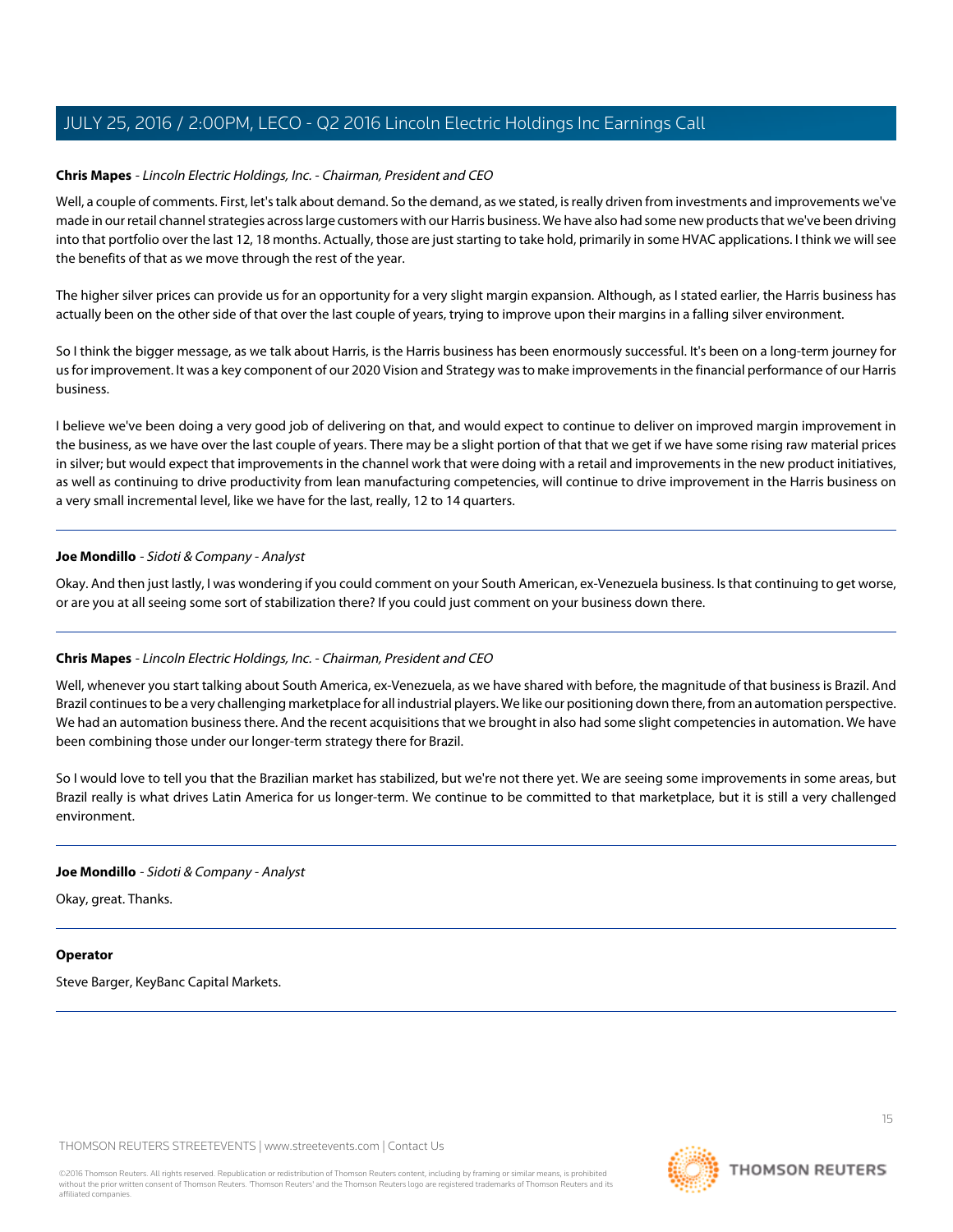### <span id="page-15-0"></span>**Ken Newman** - KeyBanc Capital Markets - Analyst

It's Ken Newman on for Steve. Just a question -- wanted to go back to the decrementals for the second half. I understand that you are looking for the margins to be somewhat pressured versus the 22% you saw this quarter. But just given how you are structured today, I'm curious, where is the lowest you think decrementals can get in a trough type environment or a trough market?

### **Vince Petrella** - Lincoln Electric Holdings, Inc. - EVP, CFO and Treasurer

The lowest they can get? That's a difficult question to answer. I would say that we're going to do everything we possibly can to ensure that our decrementals don't exceed a 25% to 30% type of range. And we'll take the cost actions that we think are necessary in the type of top-line environment that might face us at any point in the cycle. And we'll manage our pricing as well as can be expected; any inflection points, either up or down, in inputs and other costs. So I would say something north of 30% would be certainly a disappointment to me.

### **Ken Newman** - KeyBanc Capital Markets - Analyst

Understood. And then moving on, you mentioned some stability in the second half in terms of easier comps. I was curious if we could go at it at a different way, looking at the performance by end market. Are you seeing the easiest comps within the highly pressured oil and gas market, heavy fab? Or is there another end market where we're really seeing those easier comps come through?

### **Vince Petrella** - Lincoln Electric Holdings, Inc. - EVP, CFO and Treasurer

Well, certainly oil and gas is at the top of that list. And I would say heavy fabrication is also right there in the mix. Those two end market segments have been hit the hardest and for the longest period of time that we could identify our end market segments in. So I would certainly put those two at the top of the list of the easiest comparisons for the second half of the year.

#### **Ken Newman** - KeyBanc Capital Markets - Analyst

Thanks.

# <span id="page-15-1"></span>**Operator**

Justin Bergner, Gabelli & Company.

#### **Justin Bergner** - Gabelli & Co. - Analyst

First question was just a quick follow-up on Venezuela: can we expect any sort of EBITDA loss or cash loss going forward, given what you've said about recent trends, given that we won't be seeing the financial impact of that in your P&L?

#### **Vince Petrella** - Lincoln Electric Holdings, Inc. - EVP, CFO and Treasurer

No, there should be no significant impact from an earnings or cash flow perspective going forward in the foreseeable future. The last four quarters of Venezuelan reported results have not resulted in any meaningful income or loss reported in the Company's consolidated financial statements. We've been operating under a variety of regulatory requirements for pricing, and have had challenges in running our Venezuelan business in a profitable or meaningful fashion in the last four quarters. So, we wouldn't expect that to change, at least in the near and foreseeable future. Again, no significant impact from a profitability or cash flow perspective from Venezuela going forward.



16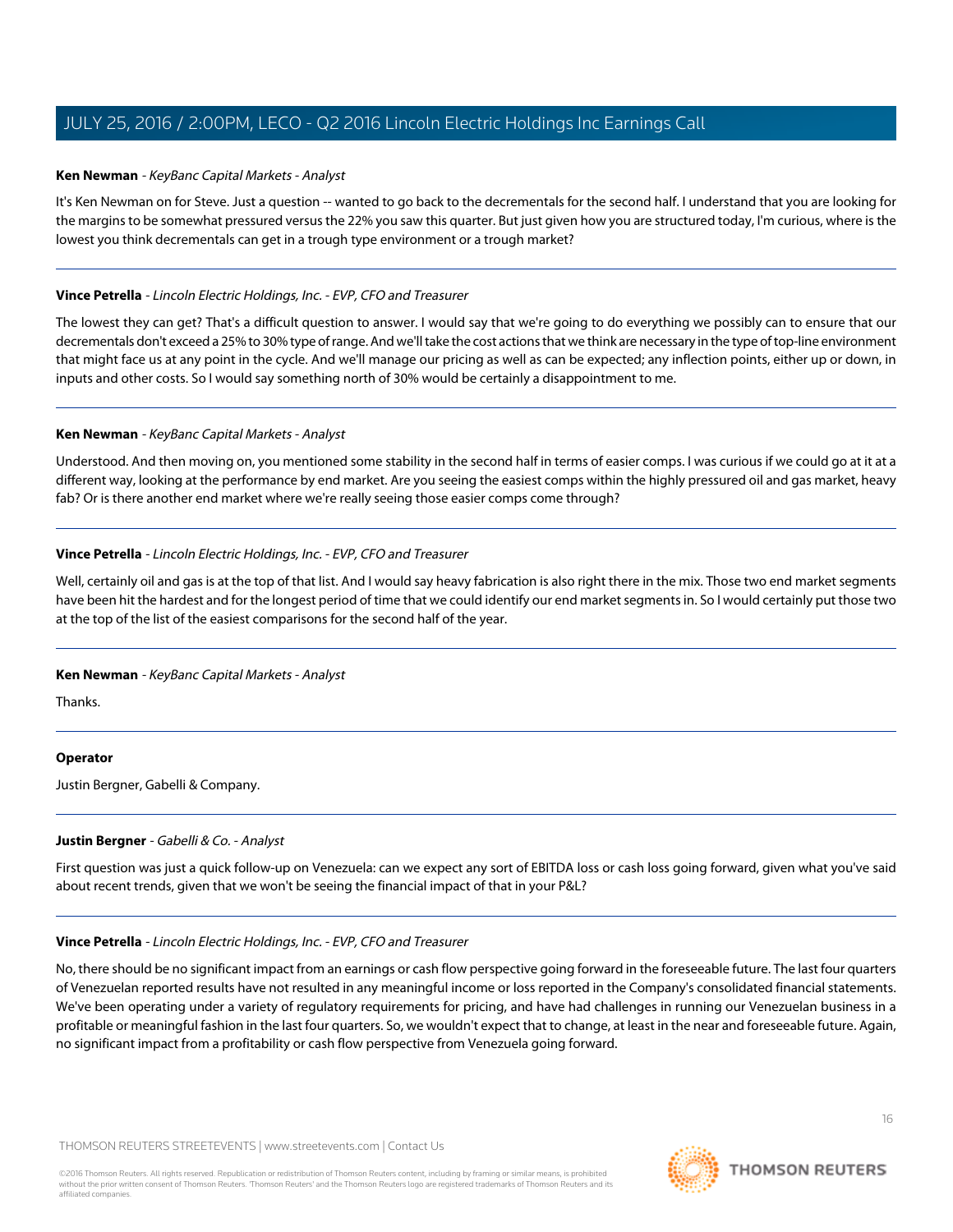### **Justin Bergner** - Gabelli & Co. - Analyst

Okay, great. So I guess the profitability was also pretty close to breakeven in the second half of 2015, then, in addition to the first half of 2016?

#### **Vince Petrella** - Lincoln Electric Holdings, Inc. - EVP, CFO and Treasurer

It was. The second half of 2015 was a breakeven business from an EBIT perspective.

#### **Justin Bergner** - Gabelli & Co. - Analyst

Okay. Great. One other question, which is on the international margins, which were quite strong this quarter, and great work there. Is there anything unusual that is boosting the international margins? Because you actually improved margins on a heavier price mix headwind this quarter vis-a-vis last quarter. Are materials a more notable tailwind in the international segment? Or how should we think about the profitability going forward versus the strong level of 2Q?

# **Chris Mapes** - Lincoln Electric Holdings, Inc. - Chairman, President and CEO

Well, look, I think we -- as we mentioned, we saw some improvements in our international business, specifically improvements in Southeast Asia. We have also continued to try to make improvements in our core European business. We saw some improvements in the demand profile in many of those countries. As part of our 2020 Vision and Strategy, though, our expectation is to continue to drive improvements in the margin profile for that business.

And we have been continuing to work on our talent, on our resources, and in driving those solutions into that marketplace. It's a challenging market to be able to accomplish that, but would be expecting that we continue to see incremental improvements in our margin profile in our international business.

#### **Justin Bergner** - Gabelli & Co. - Analyst

Okay, great. Thank you for taking my questions.

#### **Operator**

Schon Williams, BB&T Capital.

#### **Schon Williams** - BB&T Capital Markets - Analyst

Vince, could you give the actual export dollar amounts for Q2, and then Q1 if you have it as well, of this year?

#### **Vince Petrella** - Lincoln Electric Holdings, Inc. - EVP, CFO and Treasurer

I have the second quarter, which is about \$35 million this quarter versus \$47 million in the prior year.